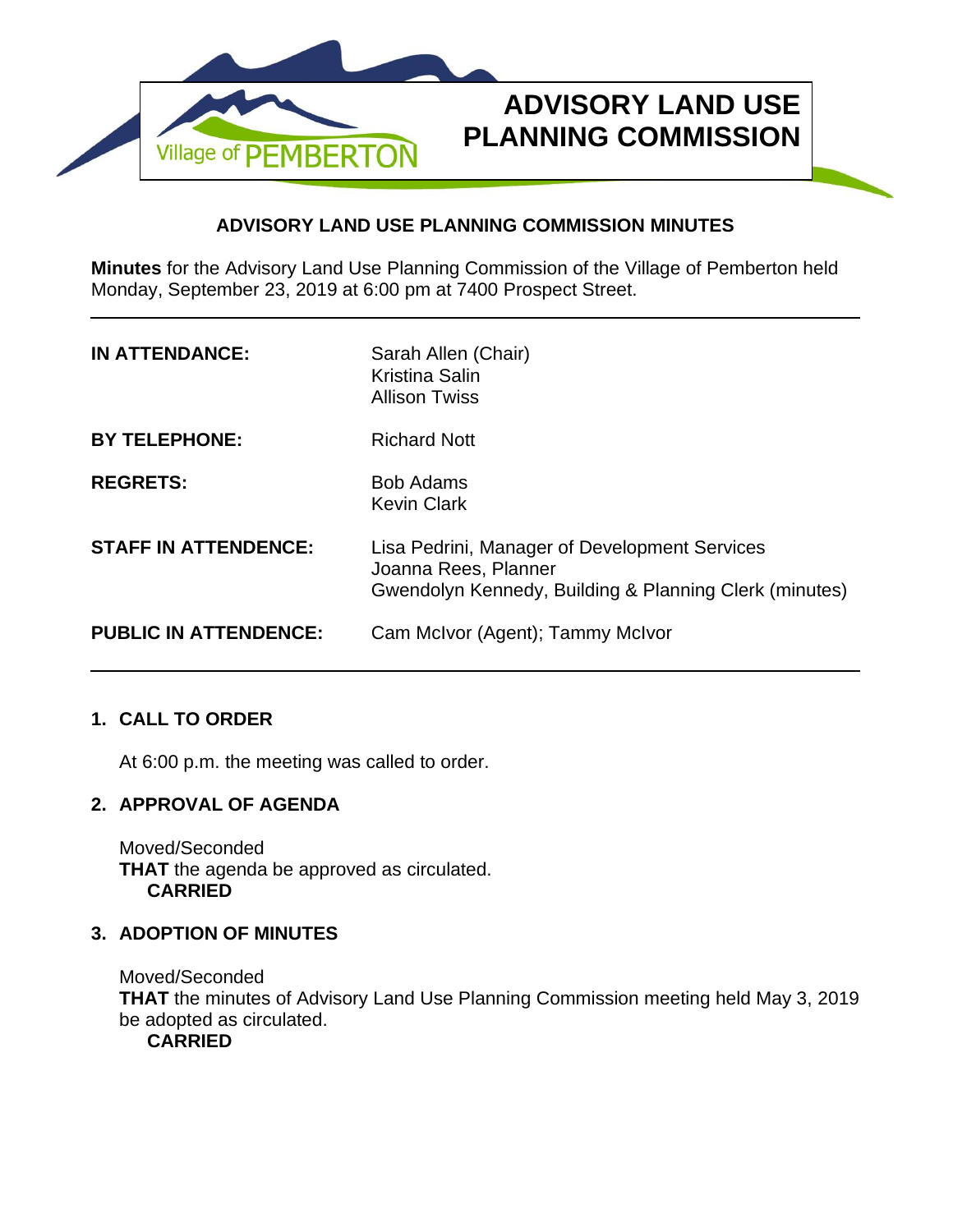# **4. OFFICIAL COMMUNTY PLAN AND REZONING – LOT 1 SUNSTONE**

Lisa Pedrini, Manager of Development Services, presented the application for Official Community Plan amendment and rezoning for Lot 1 at Sunstone. The purpose is generate recommendations to Council regarding this application; a subdivision application has not been submitted and no comment is being sought regarding future subdivision.

Ms. Pedrini noted that surplus capacity of the reservoir that serves Phases 1 and 2 would permit development of these additional estate lots that were not included in the original Sunstone zoning. Details regarding lot size and configuration are yet to be determined; the focus of the application presented to the ALUC is the request to change from the current Rural Residential zone (RR-1) to a new Sunstone Amenity Residential zone and to amend the Official Community plan designation from Hillside Study Area to Residential.

The developer, Sunstone Ridge Developments Ltd., has been required by Council to hold a public information meeting to meet their requirements for early and ongoing consultation and meeting this has been scheduled for Wednesday, September 25, at the Meadows at Pemberton.

Cam McIvor, agent for Sunstone Ridge Developments Ltd., provided further details on the background of the development since 2003 and on the current application. Mr. McIvor noted that the purpose of the application is to enlarge four lots in Phase 2 to facilitate building and to improve site access, and to create nine additional estate lots that can be serviced by the existing reservoir.

Ms. Pedrini confirmed that the addition of these lots conforms with the Regional Growth Strategy and is consistent with the goals and objectives of the Official Community Plan and Pemberton's Urban Growth Boundary.

Mr. McIvor and Ms. Pedrini answered questions regarding the following issues:

- consultation with First Nations;
- community amenity contributions;
- proposed lot sizes;
- parks and green space;
- conformity with the Village's Regional Context Statement; and
- density of future phases.

#### Moved/Seconded

**THAT** the Advisory Land Use Planning Commission recommend to Council that the application for Official Community Plan amendment and rezoning for Lot 1 Sunstone be supported.

**CARRIED**